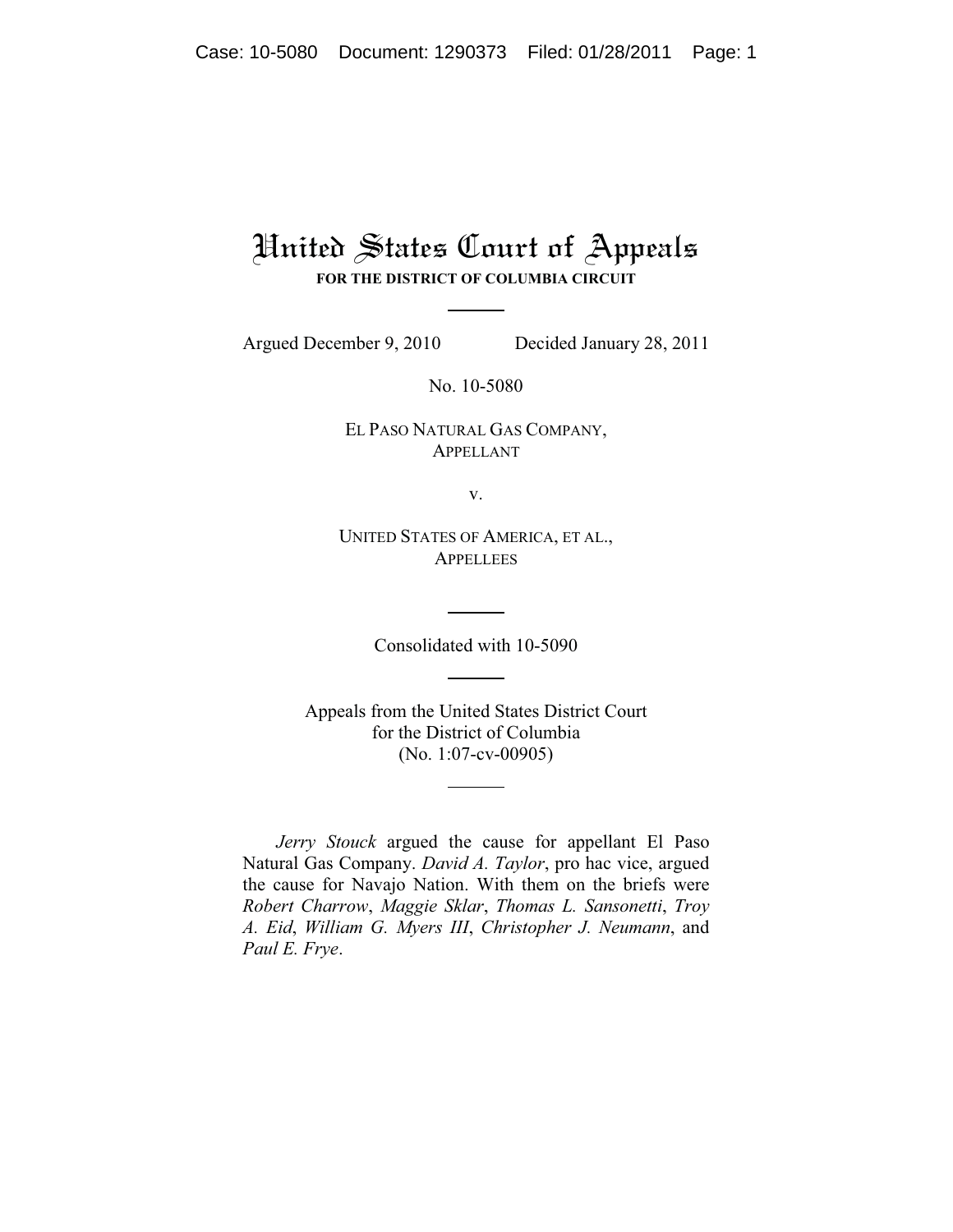$\mathfrak{D}$ 

*Michael T. Gray*, Attorney, U.S. Department of Justice, argued the cause for appellees. With him on the brief was *Robert H. Oakley*, Attorney. *Eric G. Hostetler*, Attorney, and *R. Craig Lawrence*, Assistant U.S. Attorney, entered appearances.

Before: ROGERS and TATEL, *Circuit Judges*, and WILLIAMS, *Senior Circuit Judge*.

## Opinion for the Court filed by *Circuit Judge* TATEL.

TATEL, *Circuit Judge*: This case concerns two sites on Navajo tribal lands that the Navajo Nation alleges were contaminated by World War II and Cold War era uranium mining. Pursuant to the Uranium Mill Tailings Remediation and Control Act (UMTRCA), which created a mechanism to cleanup after such activities, the Navajo Nation asked the Department of Energy to remediate both sites. The department refused, and the district court declined to review that decision, relying on a provision of UMTRCA stating that "designations made, and priorities established, by the Secretary under this section shall be final and not subject to judicial review." For the reasons set forth in this opinion, we affirm.

**I.**

In the 1930s and 40s, "the uranium milling industry was under the dominant control of the Federal Government. At that time, uranium was being produced under Federal contracts for the Government's Manhattan Engineering District and Atomic Energy Commission program." H.R. Rep. No. 95-1480, pt. 1, at 11 (1978). The uranium mining process results in copious amounts of radioactive waste in the form of uranium mill tailings, a sandy waste produced during ore milling (from which only one to five pounds of usable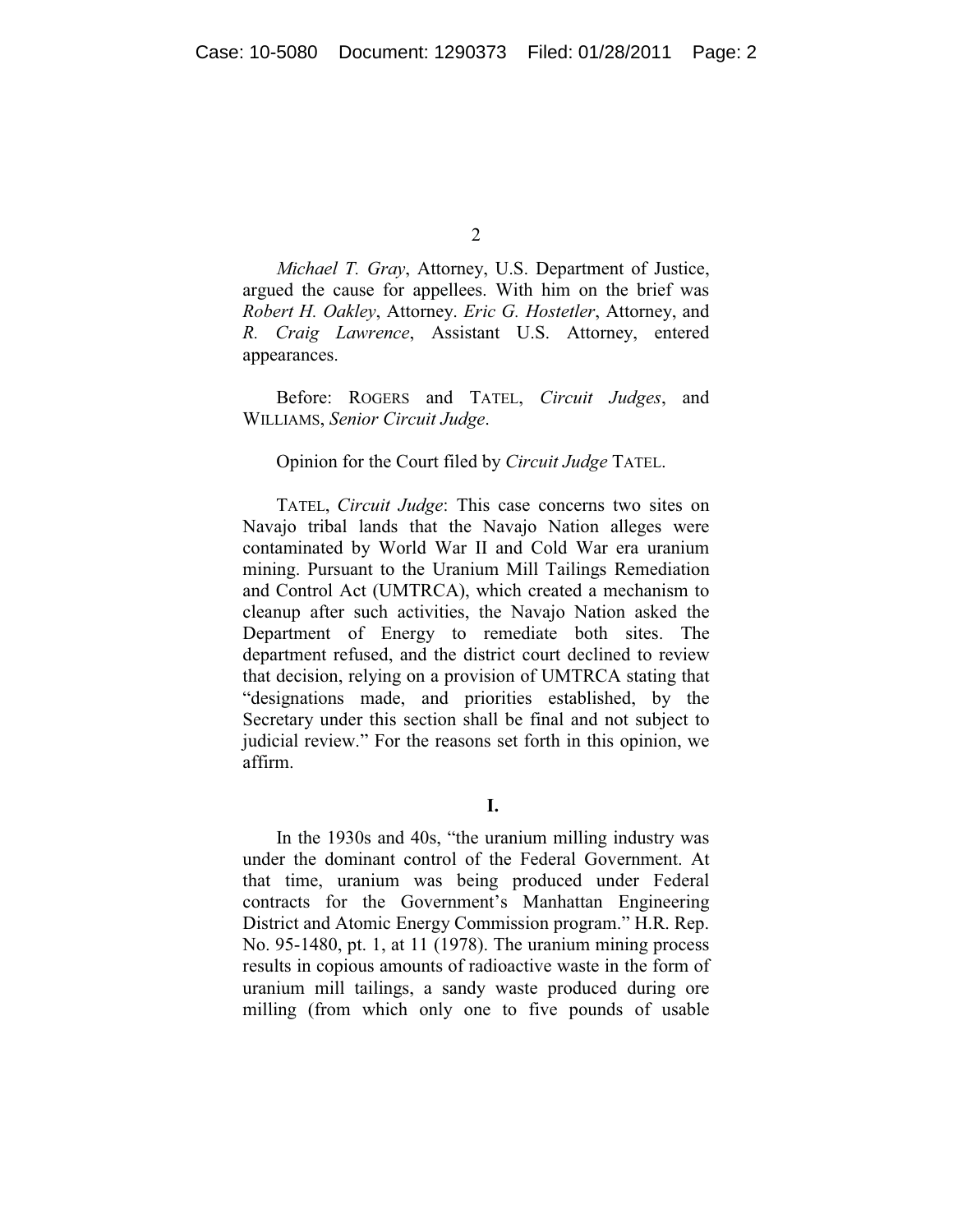uranium is extracted from every two thousand pounds of mined ore). *Id.* (noting that nearly ninety million tons of such waste "are attributable to Federally-induced production"). Until "the early 1970's[,] there was little official recognition of the hazards presented by these tailings." *Id.* As a result, "mill tailings were left at sites, mostly in the Southwest, in an unstable and unprotected condition," creating a substantial threat to public health. *Id.*

In 1978, Congress passed UMTRCA, a comprehensive statute directing DOE, in cooperation with states and Native American tribes, to undertake remedial action of all sites contaminated by uranium "produced for sale to any Federal agency prior to January 1, 1971 under a contract with any Federal agency." 42 U.S.C. § 7911(6)(A). UMTRCA gave the Secretary of Energy one year from November 8, 1978, the statute's effective date, to "designate" uranium "processing sites" where remediation was required and to prioritize those sites.  $\S 7912(a)(1)$ , (a)(3)(b). Specifically, the statute required the Secretary to designate twenty-two listed sites, as well as any "other processing sites within the United States which he determine[d] require[d] remedial action to carry out the purposes of [UMTRCA]." § 7912(a)(1). UMTRCA defines "processing site" to include both the mill site itself and "any" other real property or improvement thereon which—(i) is in the vicinity of such site, and (ii) is determined by the Secretary . . . to be contaminated with residual radioactive materials derived from such site." § 7911(6).

As to "vicinity" sites—the subject of this litigation— UMTRCA directs the Secretary to include such properties in the initial first year designation process but allows him to make additional inclusions after the one year deadline. In particular, section 7912(e) provides: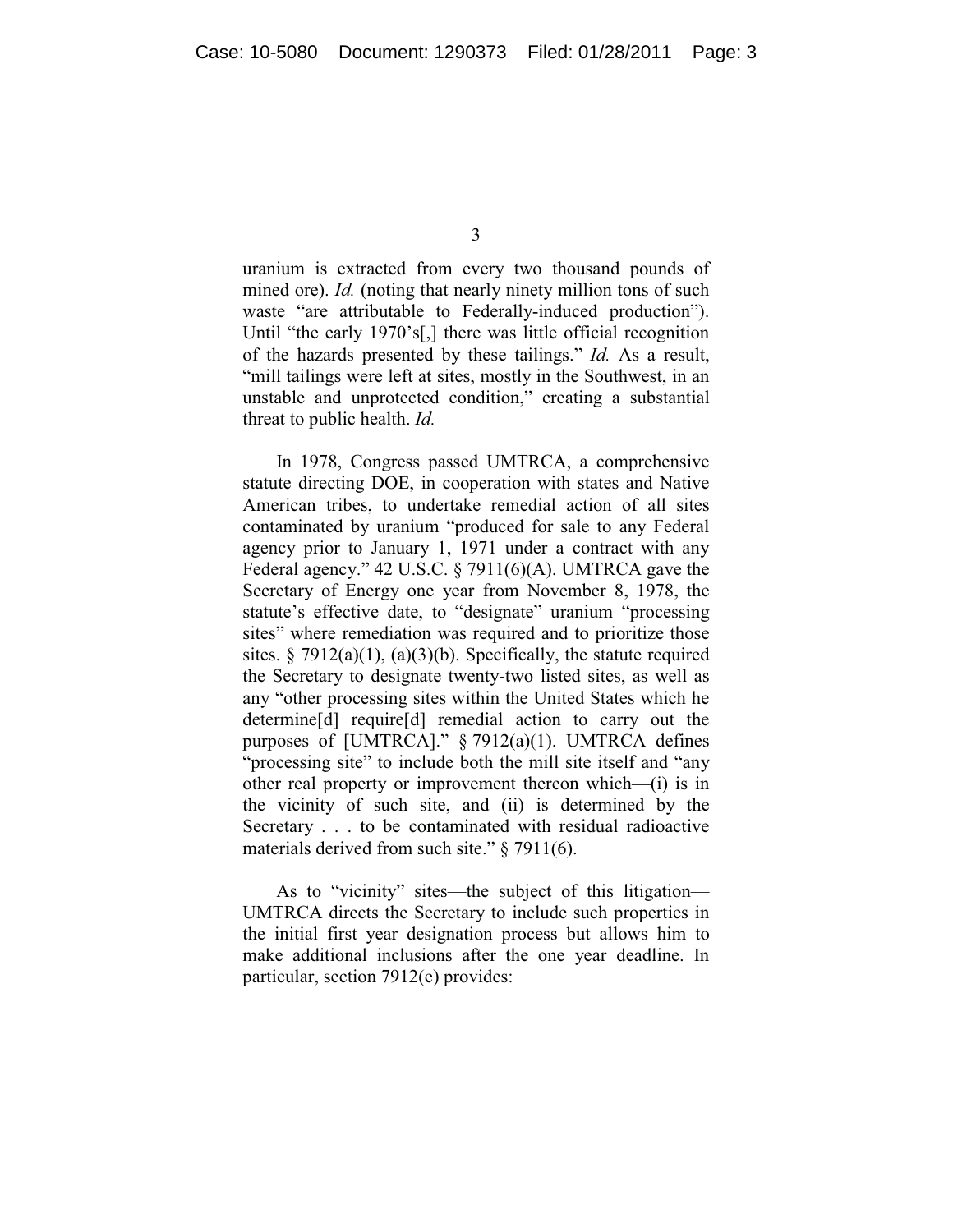(1) The designation of processing sites within one year after November 8, 1978, under this section shall include, to the maximum extent practicable, [vicinity properties].

(2) Notwithstanding the one year limitation contained in this section, the Secretary may, after such one year period, include any [vicinity property] as part of a processing site designated under this section if he determines such inclusion to be appropriate to carry out the purposes of [UMTRCA].

§ 7912(e). Central to the issue before us, UMTRCA also contains a bar on judicial review. Section 7912(d) provides that "[t]he designations made, and priorities established, by the Secretary under this section shall be final and not subject to judicial review."

Two other statutory provisions are relevant to this case. First, UMTRCA directs the Secretary to enter into cooperative agreements with Native American tribes regarding cleanup of designated processing sites on tribal lands. § 7915. It contains a parallel provision requiring agreements with states for sites not on tribal lands. § 7913. Second, UMTRCA requires the Secretary to "encourage public participation and, where appropriate, [to] hold public hearings" in carrying out the Act. § 7921.

This case concerns one of the sites expressly listed in section 7912(a)(1)—the Tuba City, Arizona, uranium mill, which is located on Navajo Nation tribal lands. The Secretary designated this site in 1979, entered into a cooperative agreement with the Navajo Nation in 1985, and completed cleanup in 1990.

<sup>4</sup>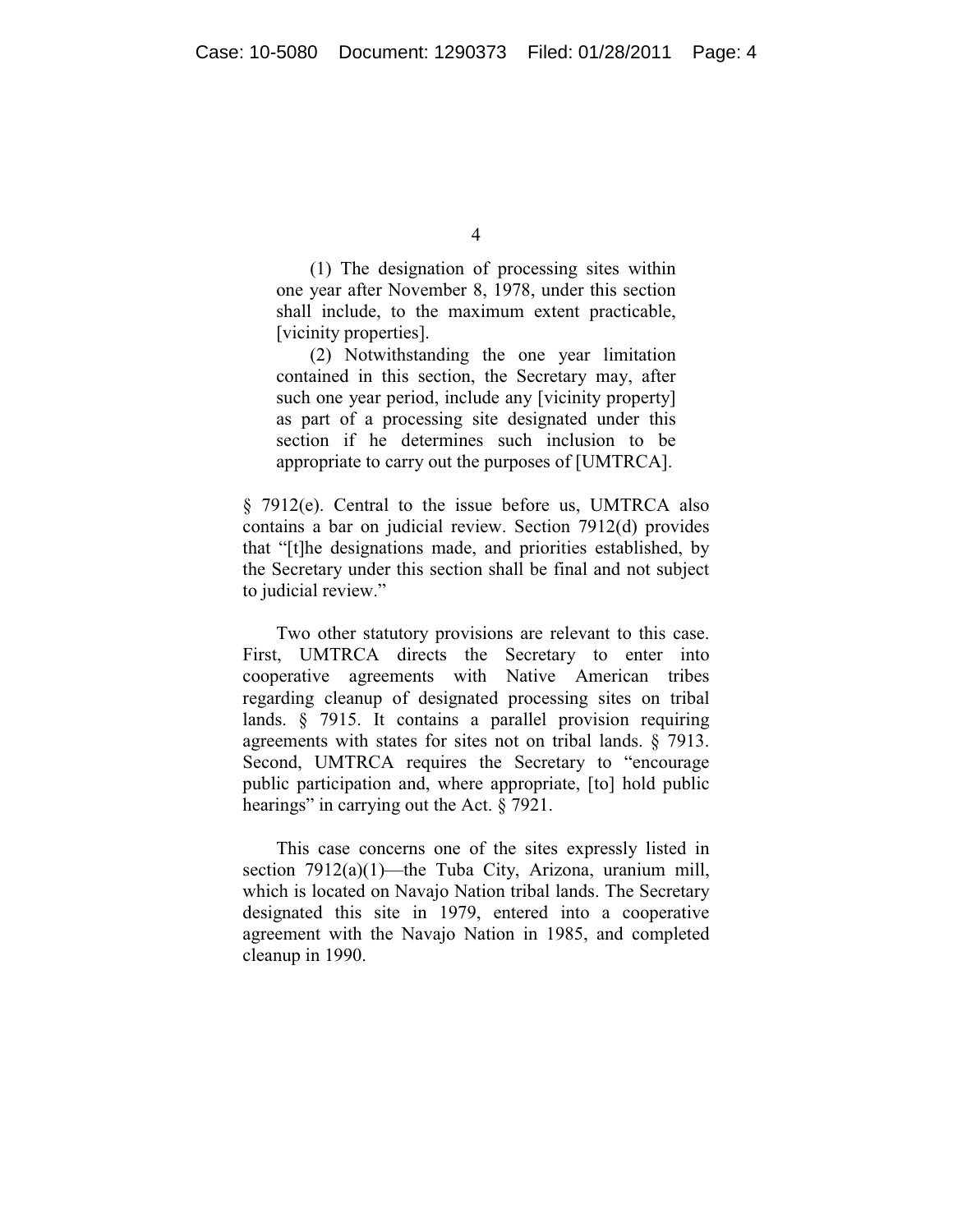In the early 2000s, the Navajo Nation discovered that two nearby properties, the Tuba City Landfill and the Highway 160 Site, were also contaminated and alleged that the Tuba City Mill was the source of the contamination. In December 2003, the Navajo Nation sent a letter to the Secretary explaining that the sites needed remediation and requesting a meeting. In April of the following year, the Secretary replied that DOE believed the sites had been contaminated by a source other than the Tuba City Mill and so failed to qualify for UMTRCA remediation. The Secretary nonetheless agreed to set up a meeting.

The Navajo Nation shared the Secretary's letter with the El Paso Natural Gas Company, the successor in interest to the company that had run uranium mining operations at the Tuba City Mill. El Paso, concerned about its own possible liability for harms caused by unremediated sites, brought suit against DOE and several other federal agencies. Alleging, among other things, that DOE's denial of the Navajo Nation's request to include the two sites as vicinity properties was arbitrary and capricious, El Paso asked the district court to issue a judgment declaring that DOE had failed to adhere to its legal obligation and that the Department, not El Paso, is "legally liable for the remediation costs and damage to the environment resulting from residual radioactive material or other deleterious or hazardous substances that emanated . . . from the Mill." Amended Compl. ¶ 102. As part of this claim, El Paso also alleged that DOE violated UMTRCA's public participation requirement by failing to hold a public meeting before deciding that the Tuba City Landfill and the Highway 160 Site did not qualify for UMTRCA remediation. *Id.* ¶ 100.

The district court dismissed the request for declaratory relief for want of subject matter jurisdiction, concluding that El Paso's claim was covered by section 7912(d)'s bar on

<sup>5</sup>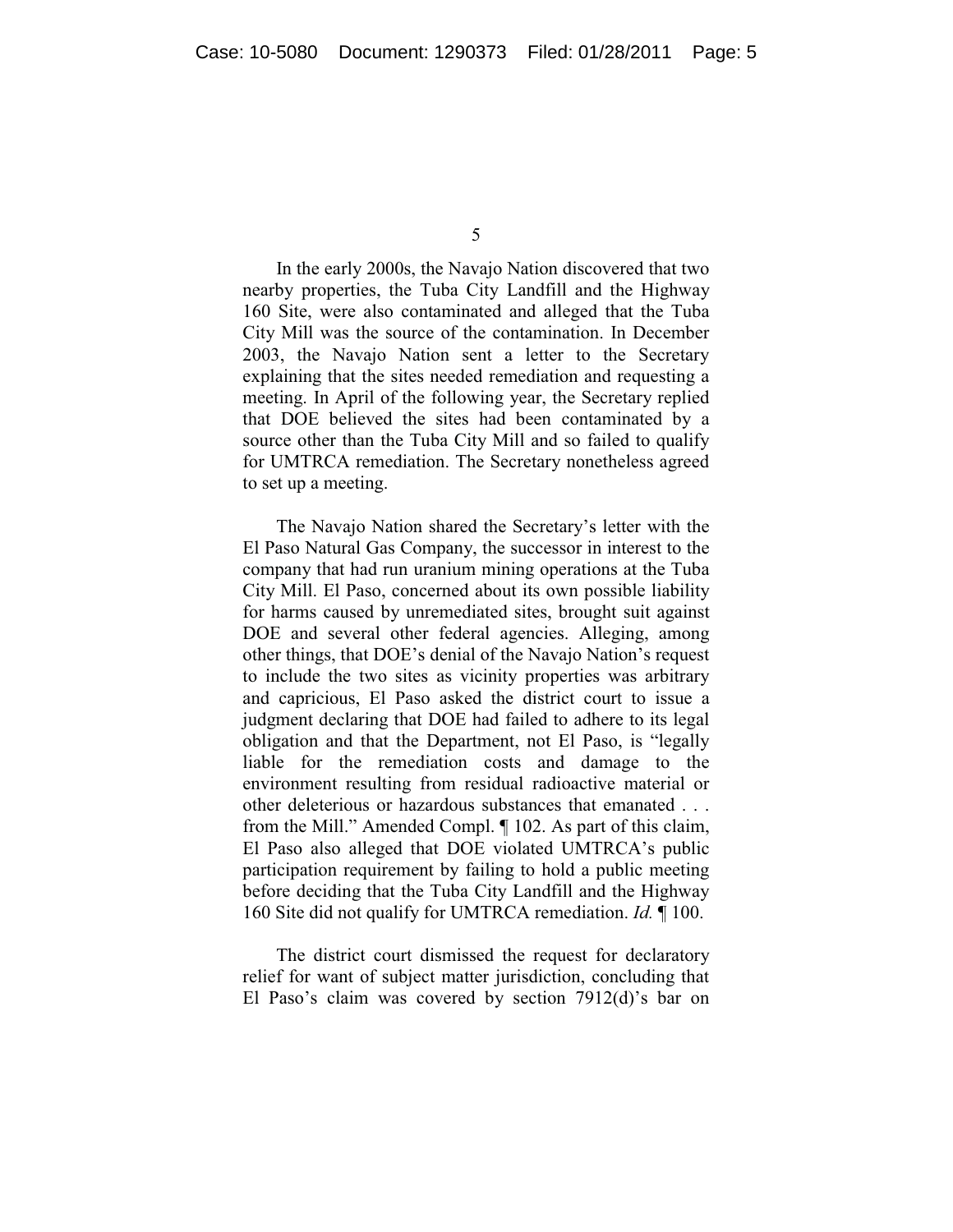6

judicial review. *El Paso Natural Gas Co. v. United States*, 605 F. Supp. 2d 224, 225 (D.D.C. 2009). Relying on the fact that the definition of vicinity property is part of the definition of processing site, the court reasoned that the decision to "include" a vicinity property pursuant to section  $7912(e)(2)$  is "nothing more than to designate the scope—or boundaries of the processing site." *Id.* at 228. In addition, the court pointed out that section 7912(d), the jurisdiction-stripping provision, contains no temporal limits and appears to apply to all designations made pursuant to section 7912. *Id.* The district court then responded to El Paso's argument that "even if DOE's purported decision to not include the Properties as part of the Mill processing site was in fact a designation, it was a not a designation 'made,' but a designation 'not made,' and therefore § 7912(d) is inapplicable." *Id.* at 229. The court rejected this argument on the ground that "designations made" include designations *not* made because "any decision to take an affirmative action necessarily is a decision to *not* take its inverse." *Id.*

Although the district court indicated that section 7912(d) might not foreclose judicial review of El Paso's public participation claim, the court nonetheless dismissed that claim for want of final agency action pursuant to the Administrative Procedure Act. 5 U.S.C. § 704 (authorizing review of "final agency action"). The court explained that DOE's April letter did not qualify as final agency action because it merely "informed the Navajo Nation of DOE's understanding of the relevant state of affairs" and agreed to set up a meeting. *Id.* at 229 n.8.

The district court granted the Navajo Nation's motion to intervene. El Paso now appeals, arguing that we have jurisdiction despite section 7912(d) and that the April letter constituted final agency action. Because, for the reasons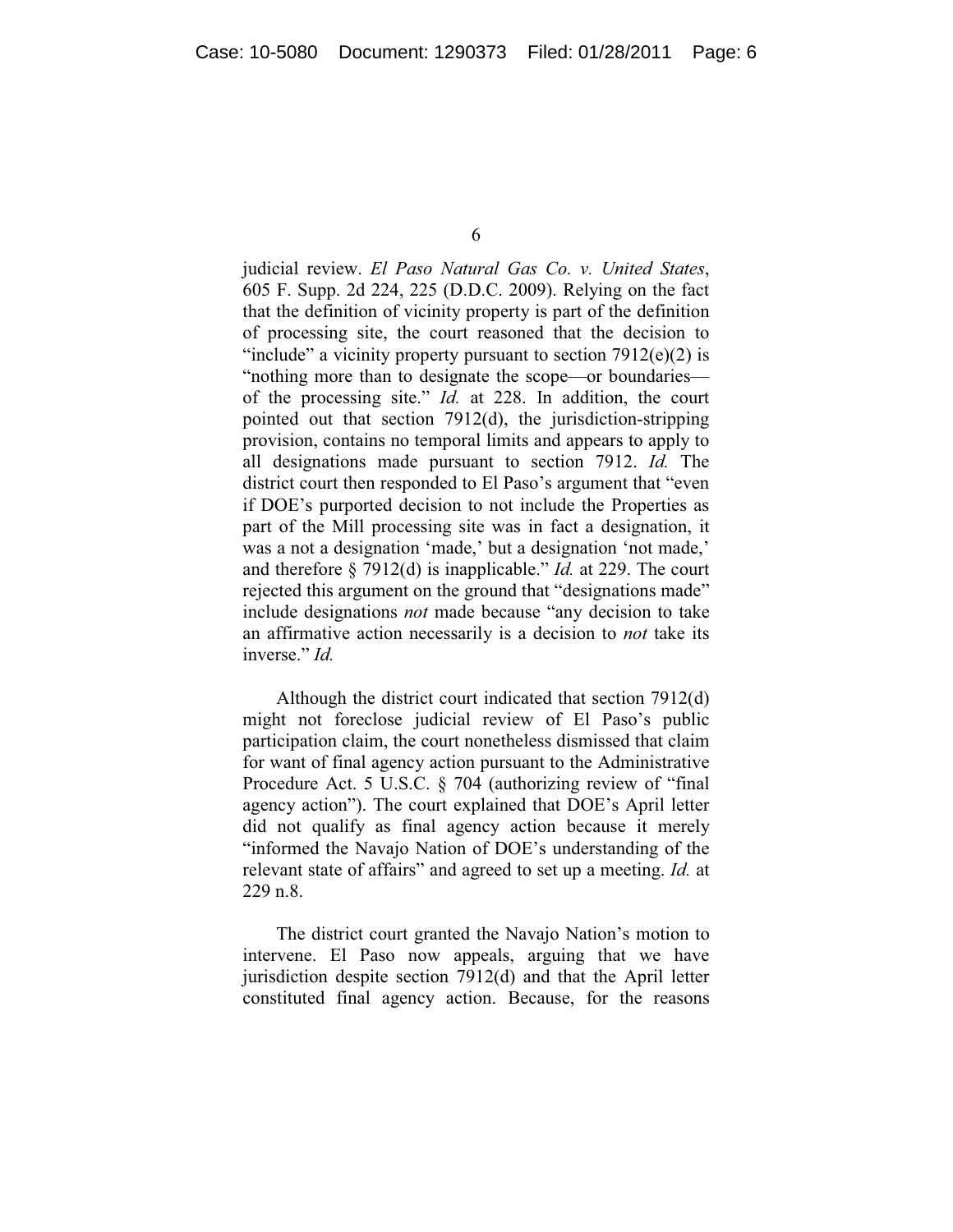explained below, we agree that the district court lacked jurisdiction, we have no need to reach the question of final agency action with regard to El Paso's arbitrary and capricious claim. *Trudeau v. FTC*, 456 F.3d 178, 183–85 (D.C. Cir. 2006) (explaining that the APA's final agency action requirement is non-jurisdictional). Nor need we reach that question with regard to El Paso's public participation claim because, by asserting in its opening brief that this claim was inseverable from the arbitrary and capricious claim, the company forfeited any argument that the claim might fit within an exception to section 7912(d)'s bar on judicial review. Appellant's Br. 52 n.6. Our review is *de novo*. *Nat'l Air Traffic Controllers Ass'n v. Fed. Serv. Impasses Panel*, 606 F.3d 780, 786 (D.C. Cir. 2010) ("We review *de novo* the district court's grant of a motion to dismiss for lack of subject matter jurisdiction." (internal quotation marks omitted)).

## **II.**

When considering whether a statute bars judicial review, "[w]e begin with the strong presumption that Congress intends judicial review of administrative action." *Bowen v. Mich. Acad. of Family Physicians*, 476 U.S. 667, 670 (1986). This presumption applies even where, as here, the statute expressly prohibits judicial review—in other words, the presumption dictates that such provisions must be read narrowly. *See Dart v. United States*, 848 F.2d 217, 221 (D.C. Cir. 1988). The question before us, then, is whether section 7912(d), read in light of the statute's structure and legislative history, overcomes the presumption and bars review of section  $7912(e)(2)$  decisions to include additional vicinity property as part of a previously designated processing site. *Bowen*, 476 U.S. at 673 (directing courts to look at both the statutory language and the legislative history to determine congressional intent with respect to availability of judicial review); *Kucana v. Holder*, 130 S.Ct. 827, 835–39 (2010)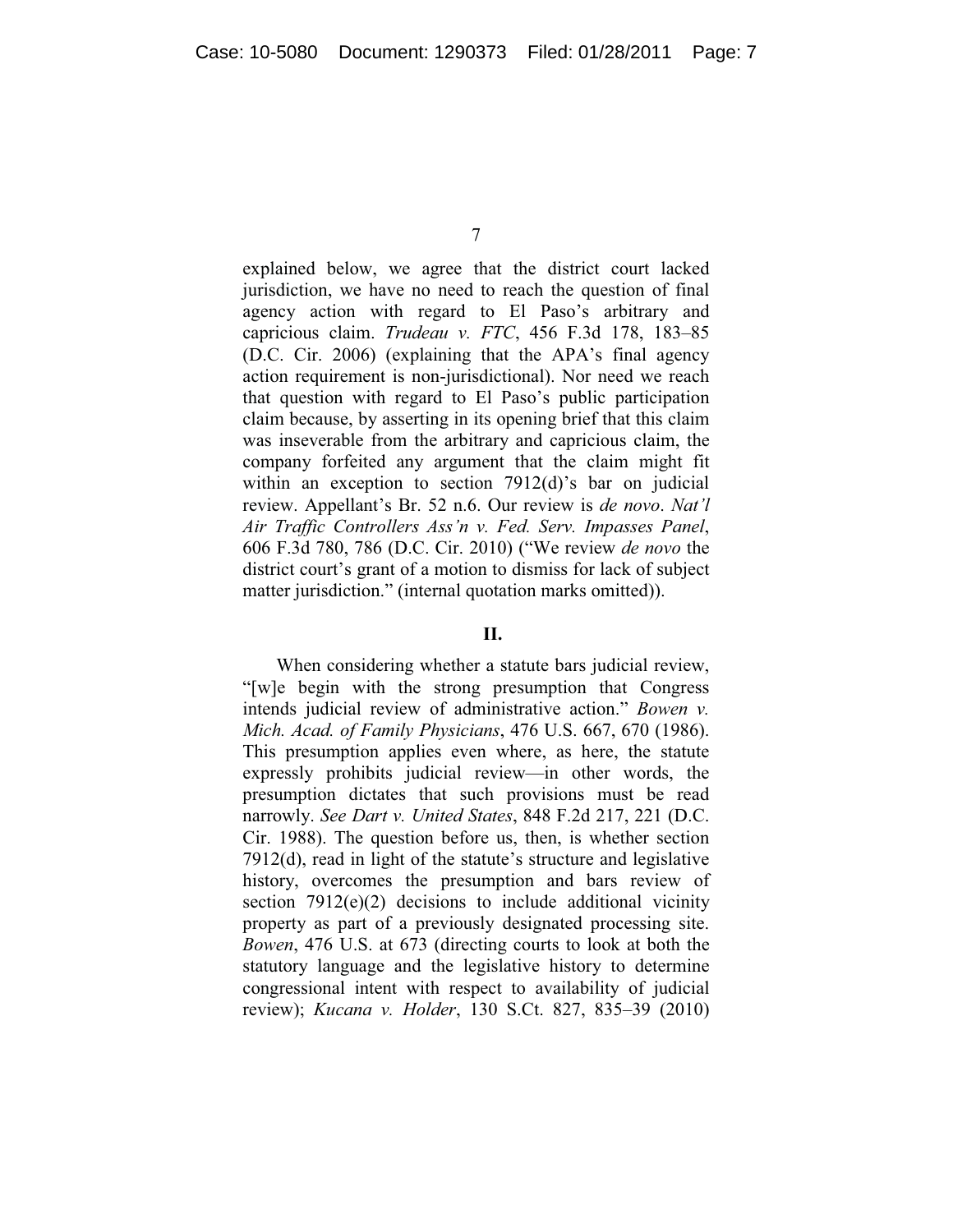(directing courts to consider the statutory structure). This bar is relatively high. As the Supreme Court has explained, "where substantial doubt about the congressional intent exists, the general presumption favoring judicial review of administrative action is controlling." *Bowen*, 476 U.S. at 672 n.3 (internal quotation marks omitted). Thus, "[w]hen a statute is 'reasonably susceptible to divergent interpretation, we adopt the reading that accords with traditional understandings and basic principles: that executive determinations generally are subject to judicial review.'" *Kucana*, 130 S.Ct. at 839 (quoting *Gutierrez de Martinez v. Lamagno*, 515 U.S. 417, 434 (1995)).

El Paso argues that section 7912(d) precludes review only of designations made during the first year pursuant either to section 7912(a), requiring the Secretary to designate and prioritize mill sites, or to section  $7912(e)(1)$ , requiring the Secretary to attempt to identify vicinity property within that first year. The statute, El Paso argues, creates two separate programs. The first includes activities relating to the two sections just described and was designed to be completed quickly, as evidenced by the one-year limitation and the bar on judicial review. The second includes actions taken pursuant to section 7912(e)(2), which calls for "inclusion" of additional vicinity properties. This second program has no such time limit and, according to El Paso, no bar on judicial review.

As evidence for this division, El Paso points to three features of UMTRCA's text. First, it notes the tense difference between sections  $7912(e)(1)$  and  $(e)(2)$ . According to subsection (e)(1), "*designation* of processing sites . . . shall include, to the maximum extent practicable, [vicinity properties.]" § 7912(e)(1) (emphasis added). Although this seems to indicate that inclusion is part and parcel of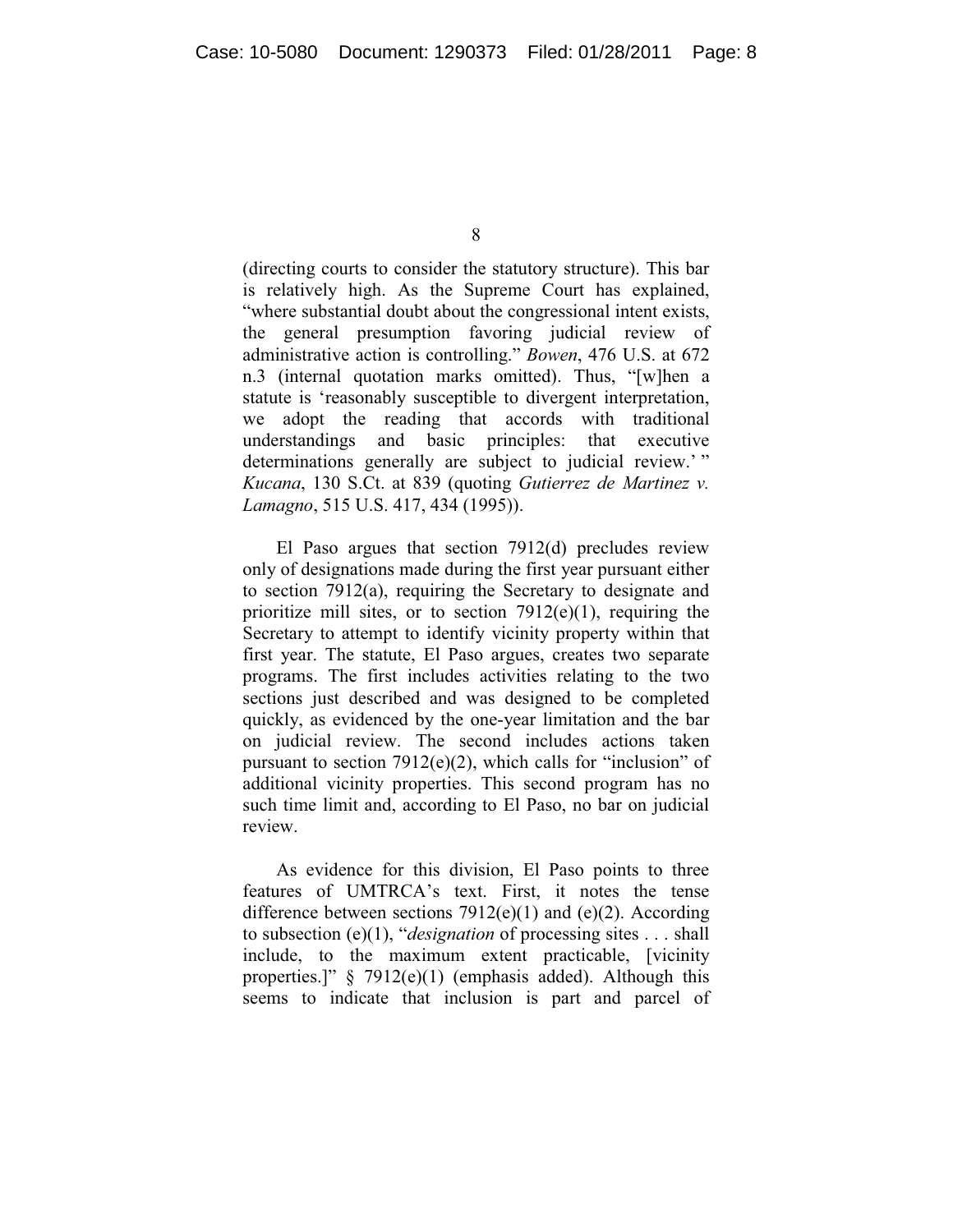designation, subsection (e)(2) directs the Secretary to "include [vicinity property] as part of a processing site *designated*  under" section 7912, suggesting, El Paso insists, that designation has been completed and that inclusion amounts to a new activity.  $\S 7912(e)(2)$  (emphasis added). In this regard, El Paso emphasizes the canon that when Congress uses different tenses in different statutory provisions, those differences should be given effect. Second, El Paso observes that the Secretary's authority to designate sites expired one year from UMTRCA's effective date. Therefore, the company argues, any action taken after that date may not be considered "designation." Finally, El Paso points out that section 7912(d) refers to "designations made" together with "priorities established." Since priorities were undoubtedly established only in the first year, the company urges us to read "designations made" as referring just to first-year activities.

El Paso's reading ignores critical features of the statute. To begin with, section 7911(6) defines "processing site" as both the mill site and the vicinity property. That a vicinity property is part of a processing site, that section 7912(e)(2) appears in section 7912, which is titled "processing site designations," and that section 7912(d) refers to the entire section rather than to particular subsections, all suggest that Congress intended to create a single program, the entirety of which is unreviewable. In addition, we disagree that the difference in tenses carries the significance that El Paso suggests. Read together, subsections  $(e)(1)$  and  $(e)(2)$ establish a relationship between inclusion and designation the former being an element of the latter—and subsection (e)(2) establishes that although the Secretary was generally subject to a one year time limit, Congress carved out an exception for situations where designation of all qualified properties during that time frame would be impractical.

<sup>9</sup>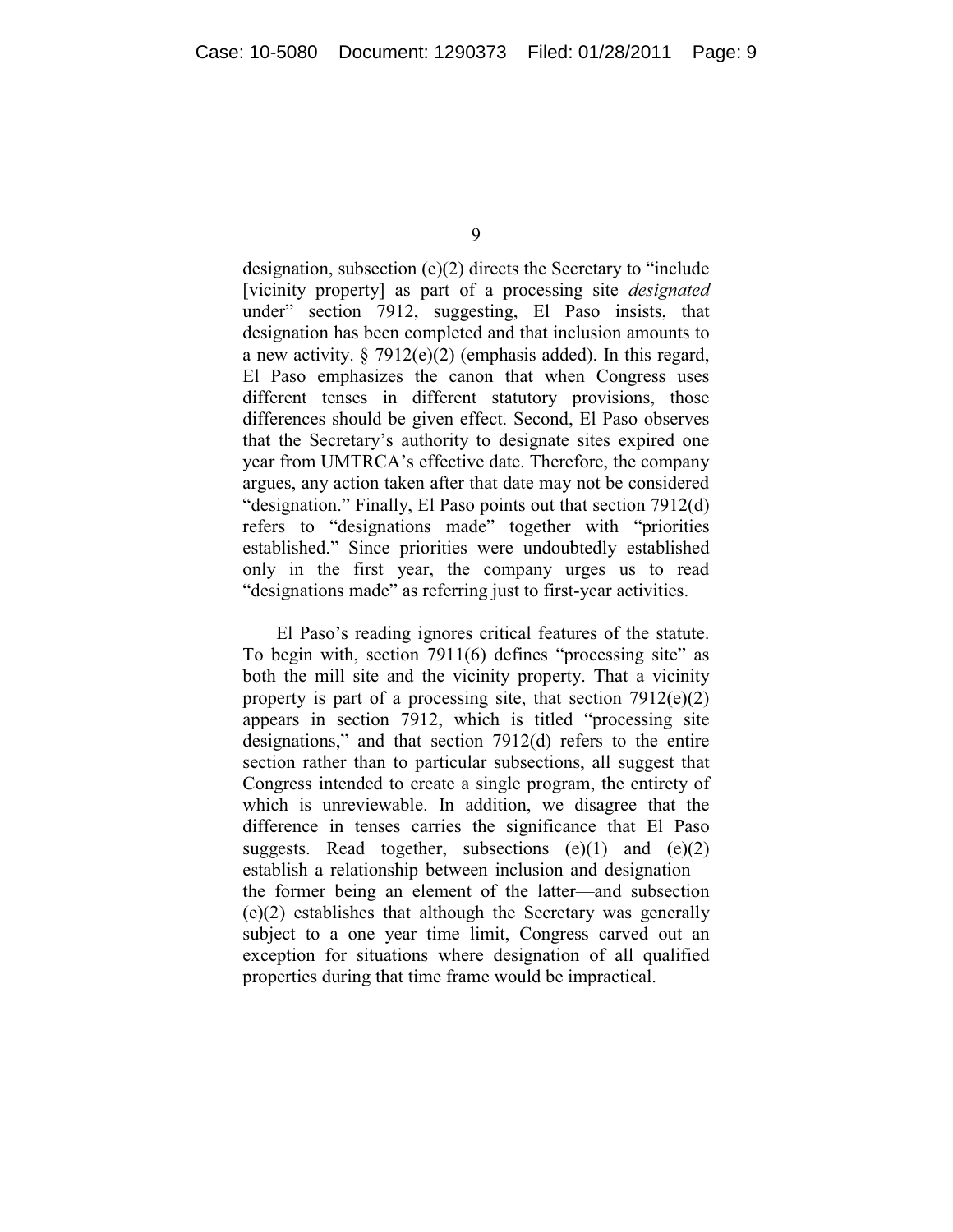10

UMTRCA's legislative history reinforces this interpretation. A House Committee report used the word "designation" to refer to the inclusion of vicinity properties under section  $7912(e)(2)$ : "the committee does recognize that designation of all structures and buildings 'in the vicinity' of a processing site may not be practicable within this timeframe and allows some flexibility. The committee expects the DOE to act expeditiously on these *designations* as well." H.R. Rep. 95-1480, pt. 2, at 36 (emphasis added). To be sure, as El Paso points out, the same passage notes that "[t]he Bill does not authorize designation or the establishment of priorities after the one year deadline." *Id.* But El Paso takes the statement out of context. The sentence regarding vicinity properties immediately follows the sentence regarding the time limit, suggesting that Congress viewed subsection  $(e)(2)$  as an exception to the one-year rule rather than as a separate program.

On its face and in light of this legislative history, UMTRCA unambiguously created a single designation program that the Secretary was required to complete within one year except with regard to vicinity properties for which doing so would have been impractical. "Inclusion," as evidenced by its use in both sections  $7912(e)(1)$  and  $(e)(2)$ , is a subcategory of "designation," not a separate activity. UMTRCA is thus not "reasonably susceptible to divergent interpretation." *Kucana*, 130 S.Ct. at 839. The statute unambiguously provides that the decision to include a vicinity property as part of a designated processing site pursuant to subsection (e)(2) is a "designation.] made." Accordingly, we hold that section 7912(d) overcomes the presumption of reviewability and bars judicial review of actions taken pursuant to subsection  $(e)(2)$  just as it does of actions taken in the first year pursuant to subsection  $(e)(1)$  and section 7912(a).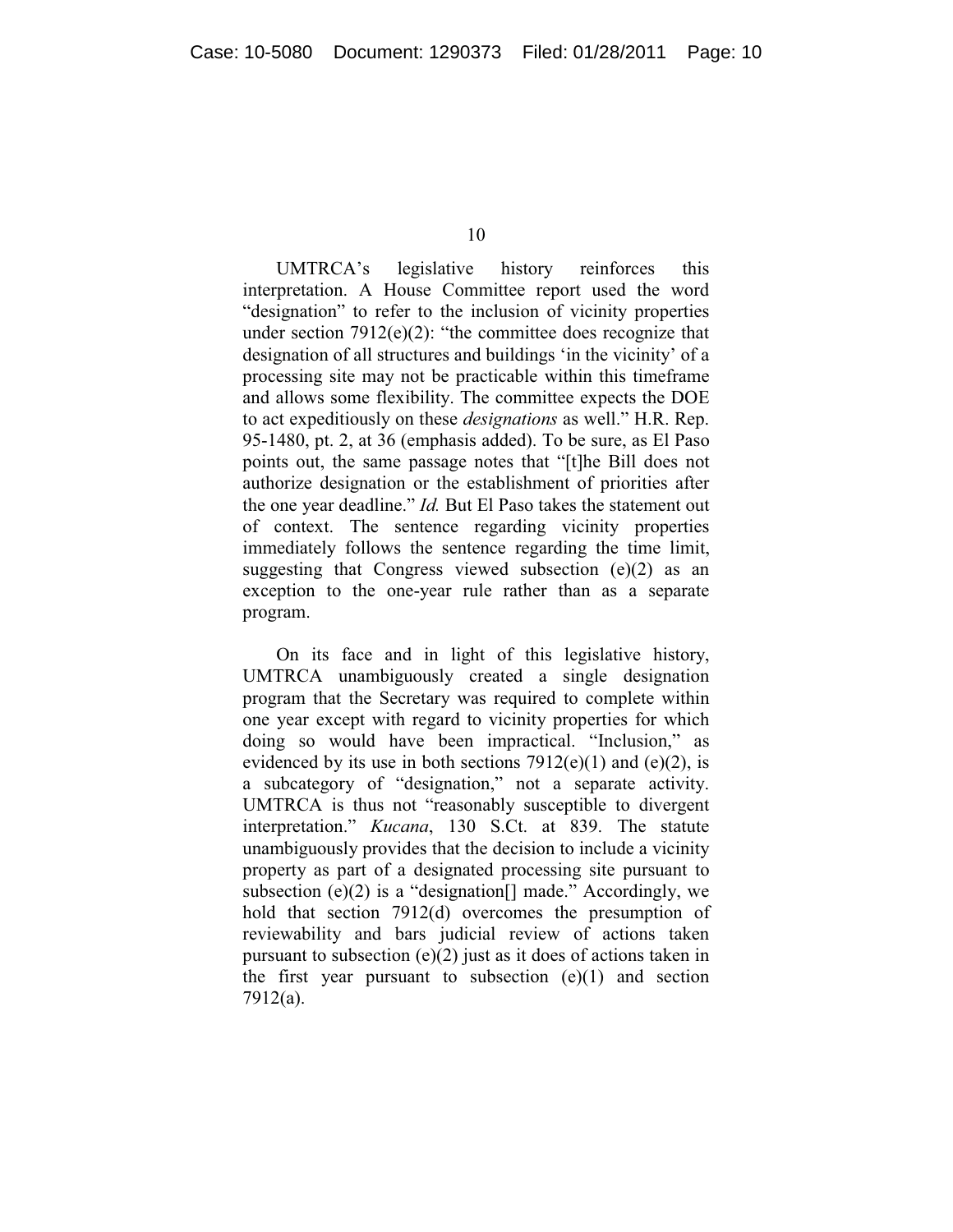In the alternative, El Paso argues that even if section 7912(d) precludes review of subsection (e)(2) decisions to include additional vicinity properties, the action in this case may nonetheless proceed because it involved a designation *not* made rather than a "designation made." But we agree with the district court that this distinction is of no consequence. "Designations made" must encompass all decisions regarding designation, as any other reading would eviscerate the bar on judicial review. Because El Paso has given us no reason why anyone would challenge a designation, which after all triggers substantial federal cost-sharing for remediation and imposes no liability on private parties beyond that which exists under other statutes, reading section 7912(d) to bar review only of affirmative designations would render the provision meaningless.

## **III.**

Finally, we address two concerns raised at oral argument by counsel for the Navajo Nation. First, he urged us to employ the canon of statutory interpretation directing courts to liberally construe statutes in favor of Native Americans. Recording of Oral Arg. at 15:48–16:10; *Montana v. Blackfeet Tribe of Indians*, 471 U.S. 759, 766 (1985). This canon, however, has force only where a statute is ambiguous, *id.*; *Muscogee (Creek) Nation v. Hodel*, 851 F.2d 1439, 1444–45 (D.C. Cir. 1988), and as we have explained, section 7912(d), read in light of UMTRCA's other provisions, is unambiguous. In addition, even were section 7912(d) ambiguous, the presumption applies only to statutes "passed for the benefit of dependent Indian tribes." *Alaska Pac. Fisheries Co. v. United States*, 248 U.S. 78, 89 (1918) (interpreting the scope of land included in a reservation created by congressional act); *see also San Manuel Indian Bingo & Casino v. NLRB*, 475 F.3d 1306, 1312 (D.C. Cir. 2007) (noting that "[w]e have found no case in which the Supreme Court applied this principle of pro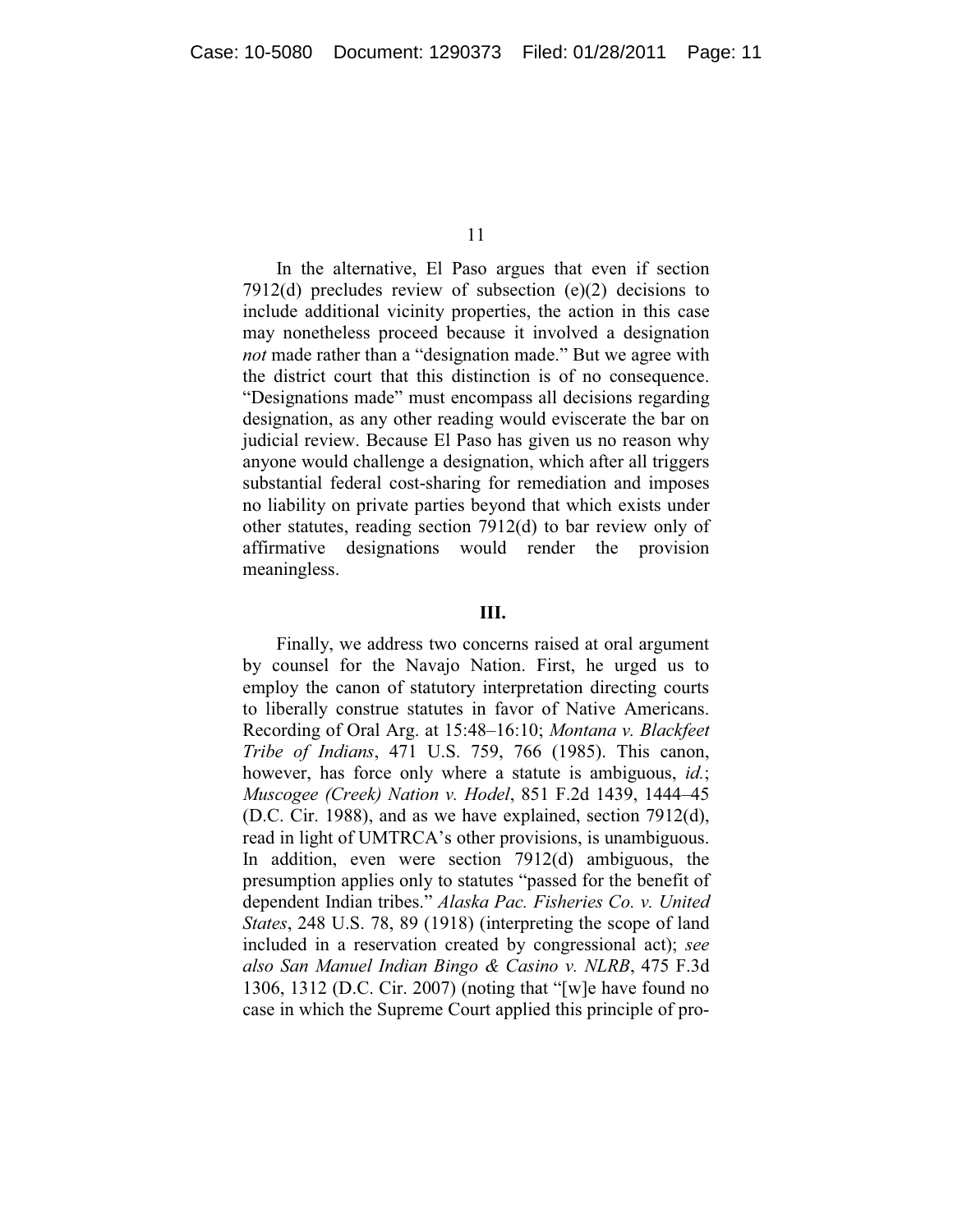Indian construction when resolving the ambiguity in a statute of general application."). Here, UMTRCA's statement of purpose reveals that Congress passed the statute to protect public health in general rather than tribal health in particular. *See* § 7901(b) ("The purposes of this chapter are to . . . minimize or eliminate radiation health hazards to the public[.]").

Second, counsel pointed to the 1985 Cooperative Agreement, a contract between DOE and the Navajo Nation entered into pursuant to section 7915. Although the bulk of the agreement deals with the remediation process, one provision does direct DOE to "identify vicinity properties associated with the Tuba City site," pursuant to section 7912(e). According to counsel, this provision is independently enforceable and thus a separate basis for liability. But we are skeptical about this not only because the agreement establishes procedures for alternative dispute resolution that were not, as far as the record indicates, followed in this case, but also because allowing review of the decision pursuant to the statutory agreement would eviscerate section 7912(d)'s bar on judicial review of section 7912(e)(2) designations. In any event, we need not settle the issue because the amended complaint nowhere raises a claim based on the Cooperative Agreement. Rather, it alleges only direct violations of sections 7912 and 7921. To be sure, El Paso now argues that DOE's failure to comply with the agreement is "independently actionable under the APA as agency action unlawfully withheld or unreasonably delayed," Appellant's Br. 51–52, but parties may not raise a claim for the first time on appeal, *United States v. British Amer. Tobacco (Invs.) Ltd.*, 387 F.3d 884, 888 (D.C. Cir. 2004).